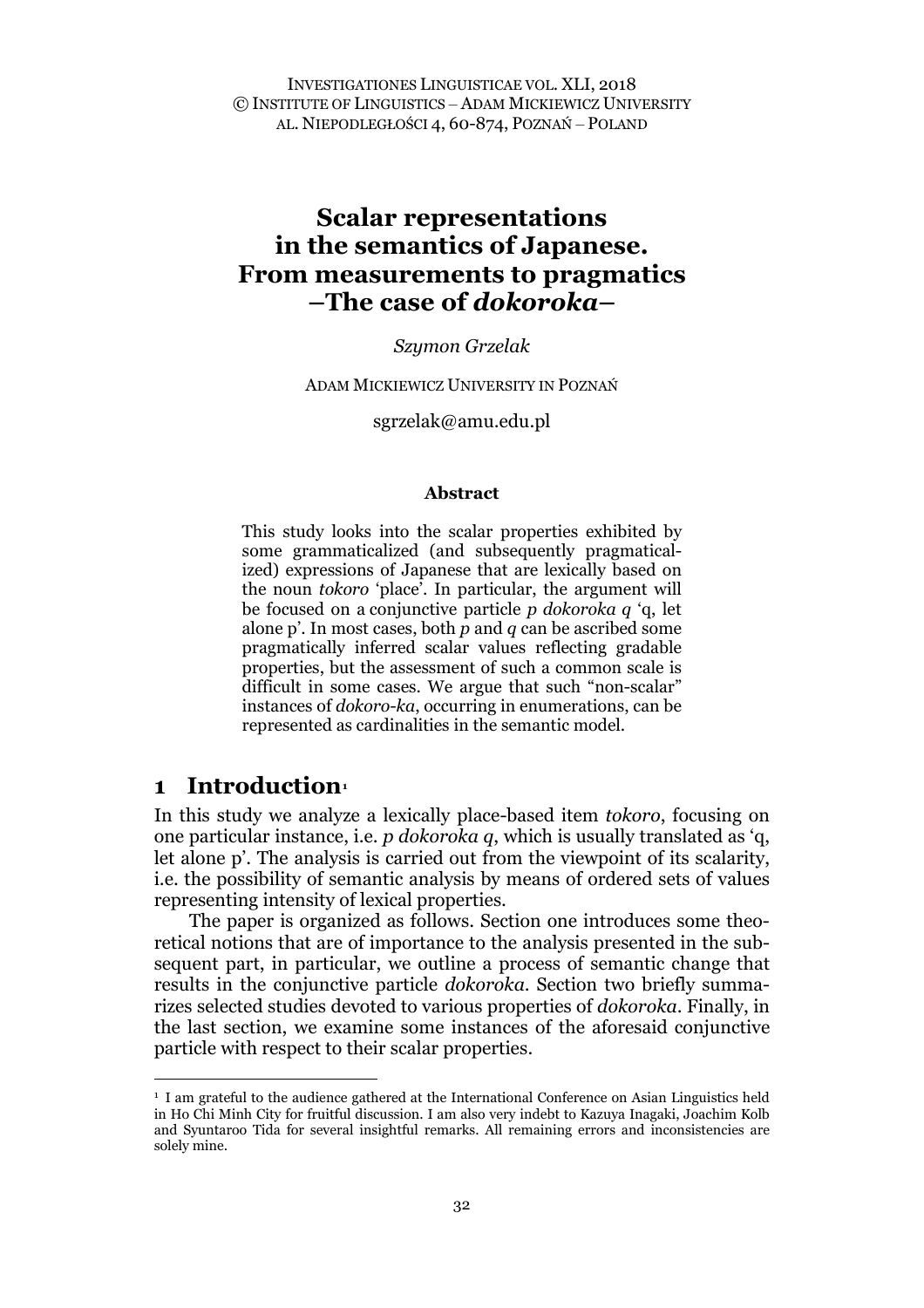## **1.1 Meaning shift**

In an earlier study (Grzelak 2014), we argued for the existence of a threestaged process of meaning shift observed in lexical items, which have a degree component in their semantic structure<sup>[2](#page-1-0)</sup>. In course of the change, grammaticalization is followed by pragmaticalization and subjectification, in the sense of Traugott (2010) and the related line of research. The meaning shift can be exemplified as follows:

| Stage 1 | takai kurai-ni tuku                       |  |                                             |
|---------|-------------------------------------------|--|---------------------------------------------|
|         | high rank-DAT assume                      |  |                                             |
|         | 'To assume a high rank.'                  |  |                                             |
| Stage 2 | motenai kurai omoi $\rightarrow$          |  |                                             |
|         | cannot.carry degree heavy                 |  |                                             |
|         | '[it is] so heavy that I cannot carry it' |  |                                             |
| Stage 3 | otya kurai zibun-de irenasai              |  |                                             |
|         | tea degree by.yourself make-IMP           |  |                                             |
|         |                                           |  | 'Make at least [your own] tea by yourself!' |

In the first stage, *kurai* is a "full-fledged" noun, capable of playing the role of a syntactic head, as in the above example. In the second stage, *kurai* (freely varying with its voiced variant *gurai* in the two latter stages) plays the role of a degree adverbial, deprived of the lexical meaning present in the preceding stage. Finally, in the third stage, it begins to bear a pragmatic input, such as stance marking, as can be seen in the third example above, uttered with certain impatience. What is worth noting, the degree-based particles can be given scalar semantic representations on each stage of their development, due to their lexical motivation.

In the case of *tokoro*, the above stages could be illustrated as follows:

| Stage 1 | (kaban-o oi-ta) tokoro (spatial noun) $\rightarrow$<br>(bag-ACC put-PAST) place<br>'The place I put my bag.'                                                      |
|---------|-------------------------------------------------------------------------------------------------------------------------------------------------------------------|
| Stage 2 | okonat-teiru tokoro (temporal) $\rightarrow$<br>carry.out-PROG tokoro<br>'(something is) being carried out'                                                       |
| Stage 3 | dokoroka zitensya sae kaenai<br>(pragmatic)<br>bentu<br>Mercedes dokoroka bicycle even buy.cannot<br>'I cannot even afford a bicycle, let alone a Mercedes Benz.' |

<span id="page-1-0"></span><sup>&</sup>lt;sup>2</sup> In the current stage of the inquiry we do not possess sufficient diachronic evidence that could corroborate claims about the historical development of the above stages. The present study is synchronic in nature, based on various forms coexisting in contemporary Japanese.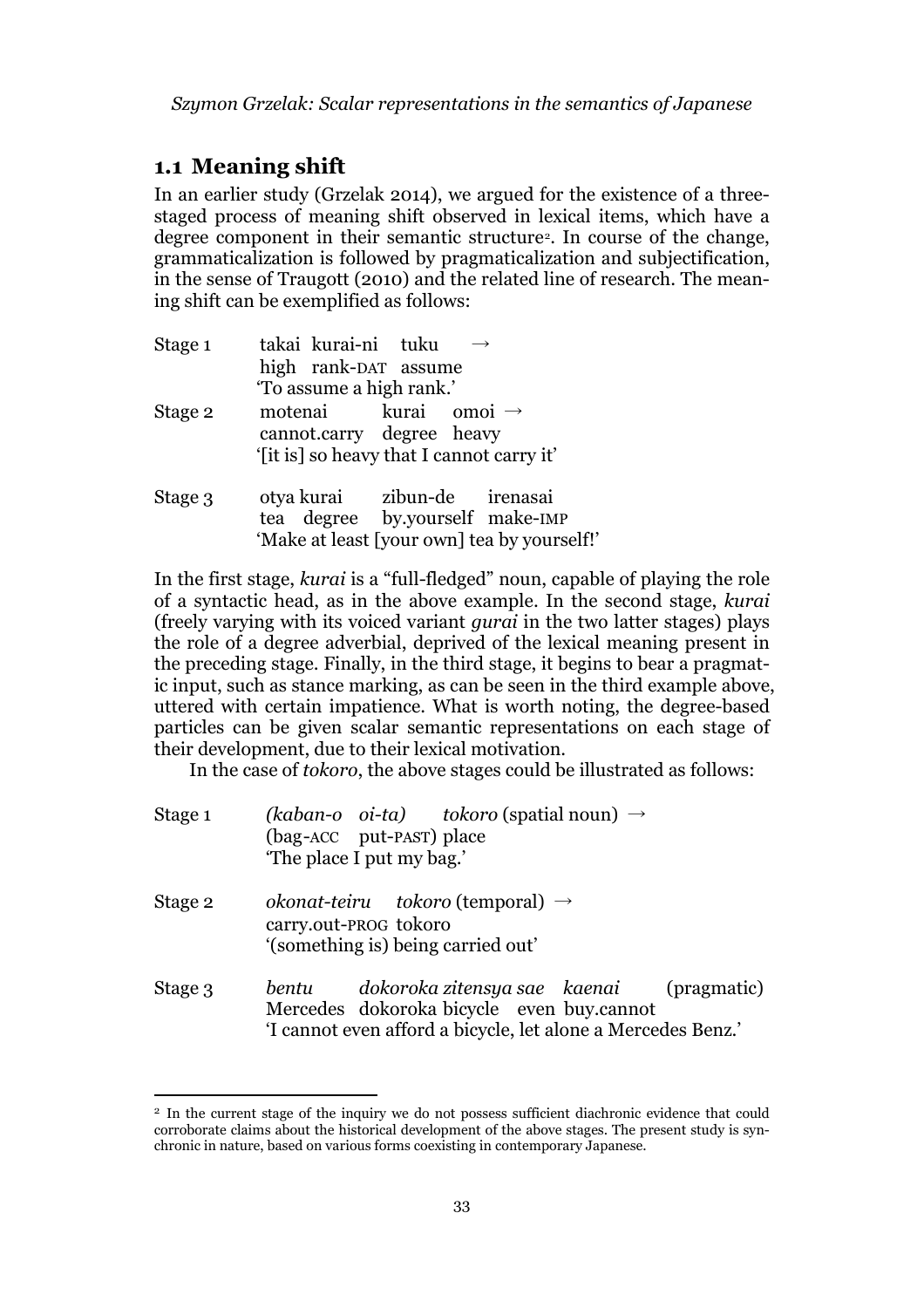*Tokoro* in the first stage is a noun referring to a location in space, capable of taking modification by attributive sentences. Its grammaticalized form in the second stage is an expletive noun denoting a point (or range) in time without any reference to the physical space. Finally, as a part of the complex expression *dokoroka*, *tokoro* contributes to marking speaker's attitude, such as frustrated expectation or emphasis of a large difference between *p* and *q*.

## *2* **Previous research on** *dokoroka*

In one of the initial accounts (apart from earlier lexicographical descriptions), Chu (1980) provides the following characteristics of *dokoroka* with three possible patterns: (i) in the combination of P and Q that are mutually exclusive and contrary to each other, P is negated and Q is emphasized, (ii) P and Q are of different degrees, the degree of P is negated and the higher degree of Q is emphasized, (iii) a high-degree  $P$  is overtly negated (by means of *…dokoroka …nai*) and Q that is of extremely low degree is emphasized. This analysis was criticized by Hattori (1995) who pointed out that the classification can be confusing, it does not cover several instances and that the formal marking of negation (or absence thereof) is not relevant to the semantic analysis. Also, the antonymy and mutual exclusion of P and Q, postulated in (i), can actually render some sentences with nongradable properties odd (*Kare wa dokusin dokoroka kekkon siteiru*. 'He is not just single, he is married'). Moreover, the notion of emphasis used in (i)-(iii) above, cf. also Zhang (1993), is too vague to possess any explanatory power. According to Hattori (ibid.: 42), in the P *dokoroka* Q[3](#page-2-0) construction the appropriateness of P is denied, and some Q is inferred that is located outside the pair "P vs. p" (p: an affair that commonly comes to mind as negation of P). Assuming the direction from P to p (in terms of degree ordering), Q is considered to have a higher degree than P; in the case of p to P direction, Q is considered to be of higher degree than p. In Hattori (2005), the relation between the meaning of P *dokoroka* and P *dokorodewanai* has been further analyzed.

In the existing studies, *dokoroka* is classified as a pragmaticalized adverbial or a conjunctive particle. It can be considered an instance of metalinguistic negation (Horn 2001) realized by means of a voiced variant of the expletive noun *tokoro* and a modal particle *ka* marking interrogativity or conjecture. The speaker challenges the degree that can be inferred from *p* and, instead, claims it to be some value *q*, fairly remote from *p* (Masuoka and Takubo 1992, Hattori 2006). A very important aspect of *dokoroka*, the notion of expectation, discussed in the following section, was already treated in (Kawabata 2014). According to the author, 'the value of Q is the opposite of the direction of expectation on the scale of the degree of expectation presumed when p is set' (ibid.).

<span id="page-2-0"></span> <sup>3</sup> Capital letters were used by Hattori to represent the arguments of *dokoroka*, whilst small caps marked their inferred negation.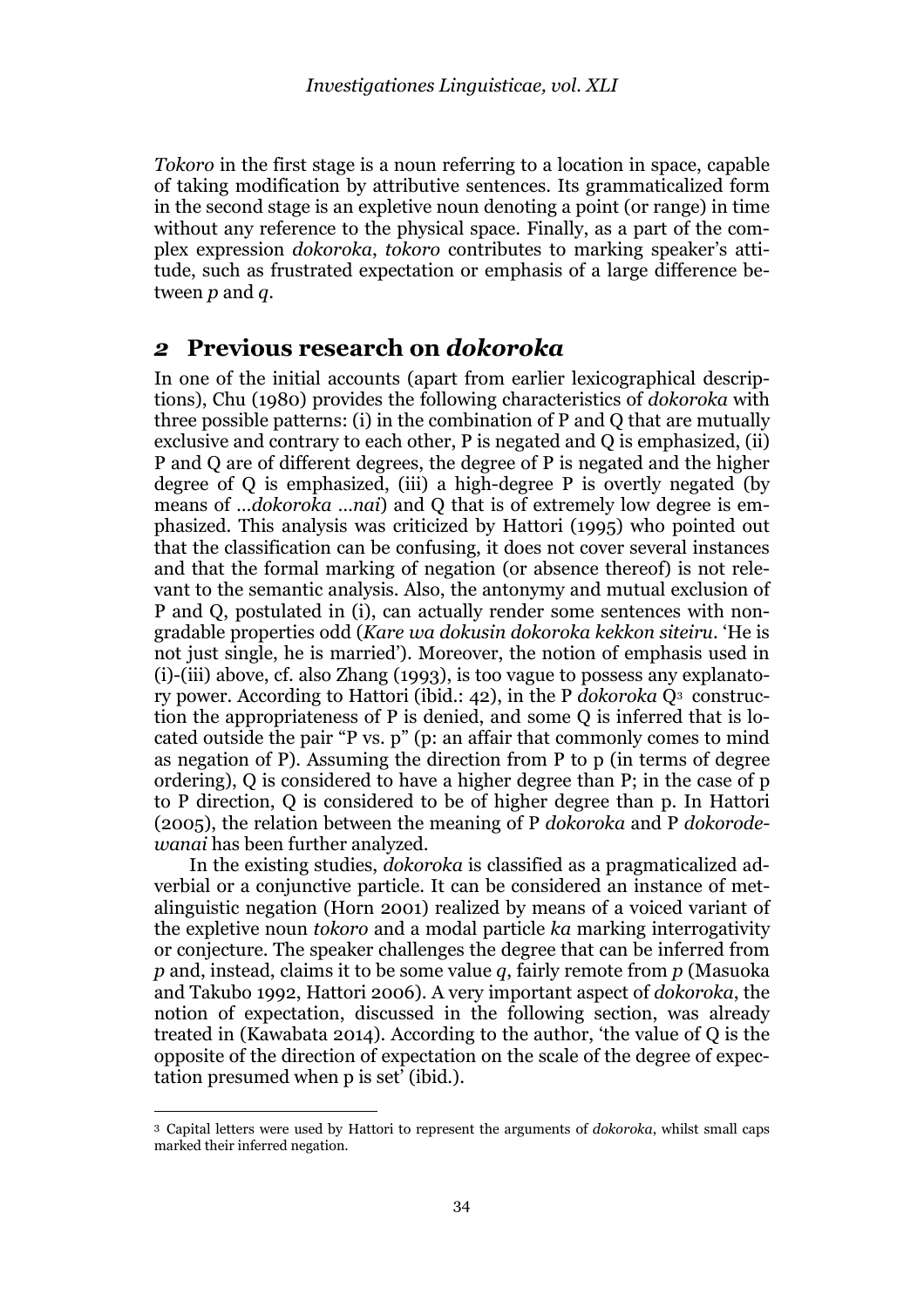In another study, Sato (2012) discusses how the prosodic properties of expressions linked with *dokoroka* affect the syntax of such complex sentences. The author argues that in sentences where the combination of *q* and *dokoroka* is accented, *dokoroka* plays the role of a coordinate conjunction joining IPs; in the cases where accent is not preserved, *dokoroka* joins zero-level categories.

## **3 Scalarity of** *dokoroka*

In this section we look at some instances of '*p dokoroka q*' in order to examine the scalarity of its arguments. Scalarity of *p* and *q* can originate from their semantic structure, in the sense of being primarily or secondarily numerical (Rusiecki 1985) i.e. having some underlying scale graded with units of measurement such as meters, kilograms or points, or the relevant scale needs to be inferred pragmatically.

- (1) a. *(Rieki-wa) zero dokoroka mainasu desu.* (profit-TOP) zero dokoroka negative COP 'The profit is not just zero. It is negative.'
	- b. *Me-o akeru to, nagarebosi wa, kieru dokoroka,* Eye-ACC open when falling.star TOP disappear dokoroka *masumasu ooki-ku nat-tei-ta.* increasingly big-ADV become-PROG-PAST 'When I opened my eyes, the meteor not only had not disappeared. Rather, it had grown bigger and bigger.'
	- c. *Hetana nagusame-no kotoba nante, yakunitatanai dokoroka* sloppy consolation-GEN word PART useless *sarani kizutukete-simau kamosirenai.* even.more hurt-PERF maybe. 'Sloppy consolations are not just useless, they can hurt even more.'

[KOTONOHA]

In the above examples various scales representing semantic properties are involved. (1a) is based on a straightforward scale representing the amount of financial resources the value of which can turn negative in case of losses. In (1b), the underlying scale represents size of a shooting star. Finally, in (1c) there is some pragmatically inferred scale indicating the extent of emotional damage. The latter type of scalarity ('secondary scalarity' in Rusiecki's terms) can be found in a variety of semantic domains, such as taste (Backhouse 2005, 103–25):

(2) *Umi- no mizu-wa syoppai?* sea-GEN water-TOP salty 'Is sea-water salty?'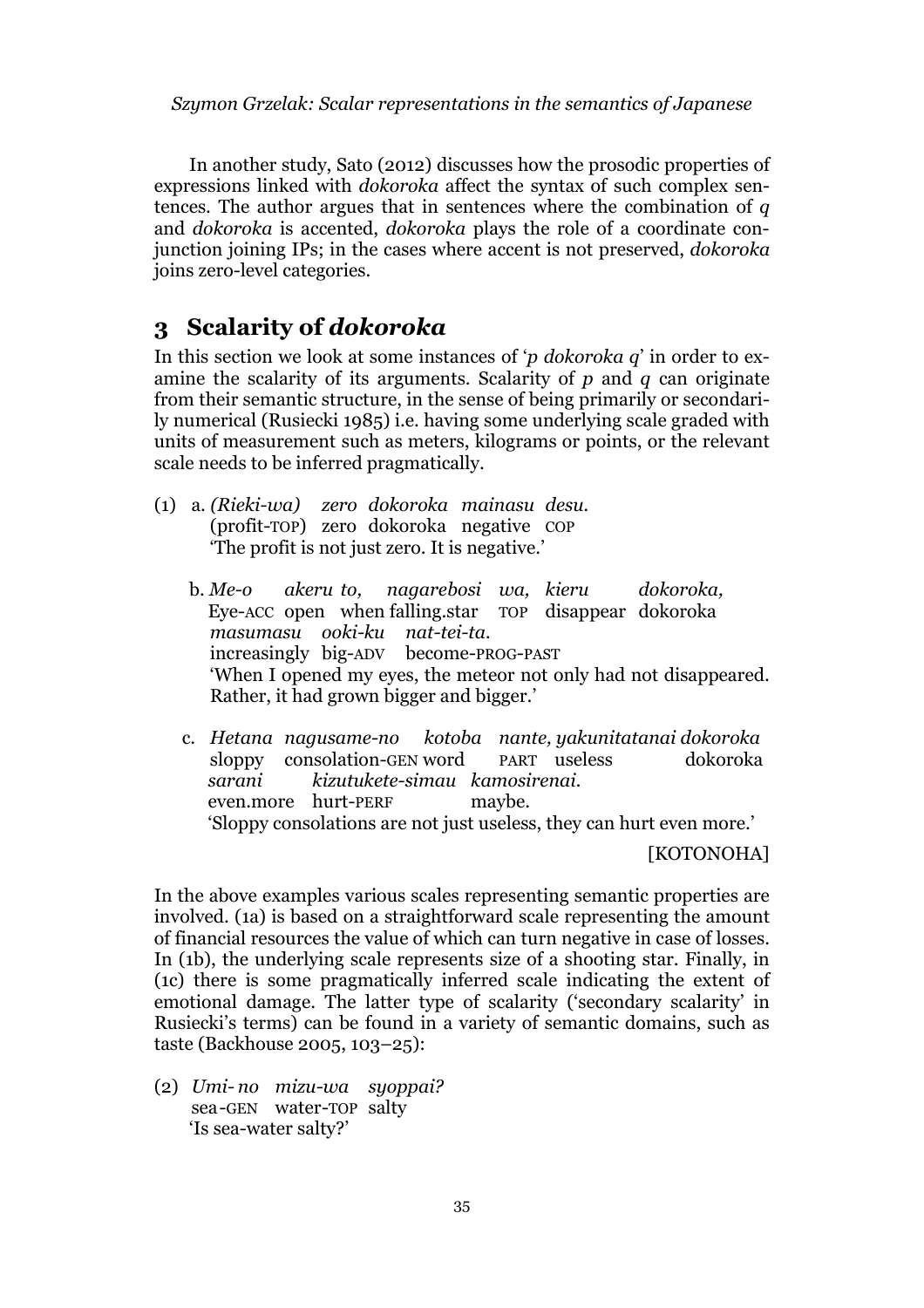*Syoppai dokoroka siokarai.* salty dokoroka salt.pungent 'Far from being (just) salty, it's salt.'

(3) *Karee-wa piritto-siteru?* curry-TOP piquant-do-PROG 'Is curry piquant?'

> *Piritto-si-teru dokoroka karai.* piquant-do-PROG dokoroka hot 'Far from being [just] piquant, it's hot.'

> > (Backhouse 2005, glossing and transcription by the author)

The above sentences show that *siokarai* and *syoppai* can be ascribed a common scale, but as Backhouse observes, they should be interpreted as contrast terms 'denoting the quality of saltiness, but in different intensities'  $(ibid.: 103).$ 

## *Pragmatically inferred scale of expectation.*

The pragmatic effect of *dokoroka* is bound to the notion of expectation. It can appear as part of the rhetoric strategy of counter-expectation (Elizabeth C. Traugott 1999). The examples presented so far demonstrate that Q can be unexpected by (i) varying to a big extent from P, (ii) being of opposite direction on the scale (non-monotonicity), or by (iii) being something non-homogeneous with P, as in the following example:

(4) *Koohaku dokoroka, ko aku utagassen zyanai-ka.* red.and.white dokoroka, old bad song.competition COP.NEG-Q 'Is it Red-vs.-White or maybe rather Old-vs.-Bad? [New Year Eve song competition produced by the NHK public broadcaster].'

(Kawabata 2014: 72)

This sentence, relevant to the argument in the following section, clearly does not have any underlying scale in its semantic structure. The role of *dokoroka* seems to be tantamount to introducing a base for negation as part of a rhetorical figure.

As far as the notion of expectation is concerned, *dokoroka*, being pragmatically marked, with the reservations voiced by Haspelmath (2006), triggers an expectation of something unexpected. As a result, predictable Qs, such as simple polar antonyms of P, tend to be unnatural due to their very predictability. This intuition is reflected in other accounts (e.g. being too 'obvious' in Hattori 2005).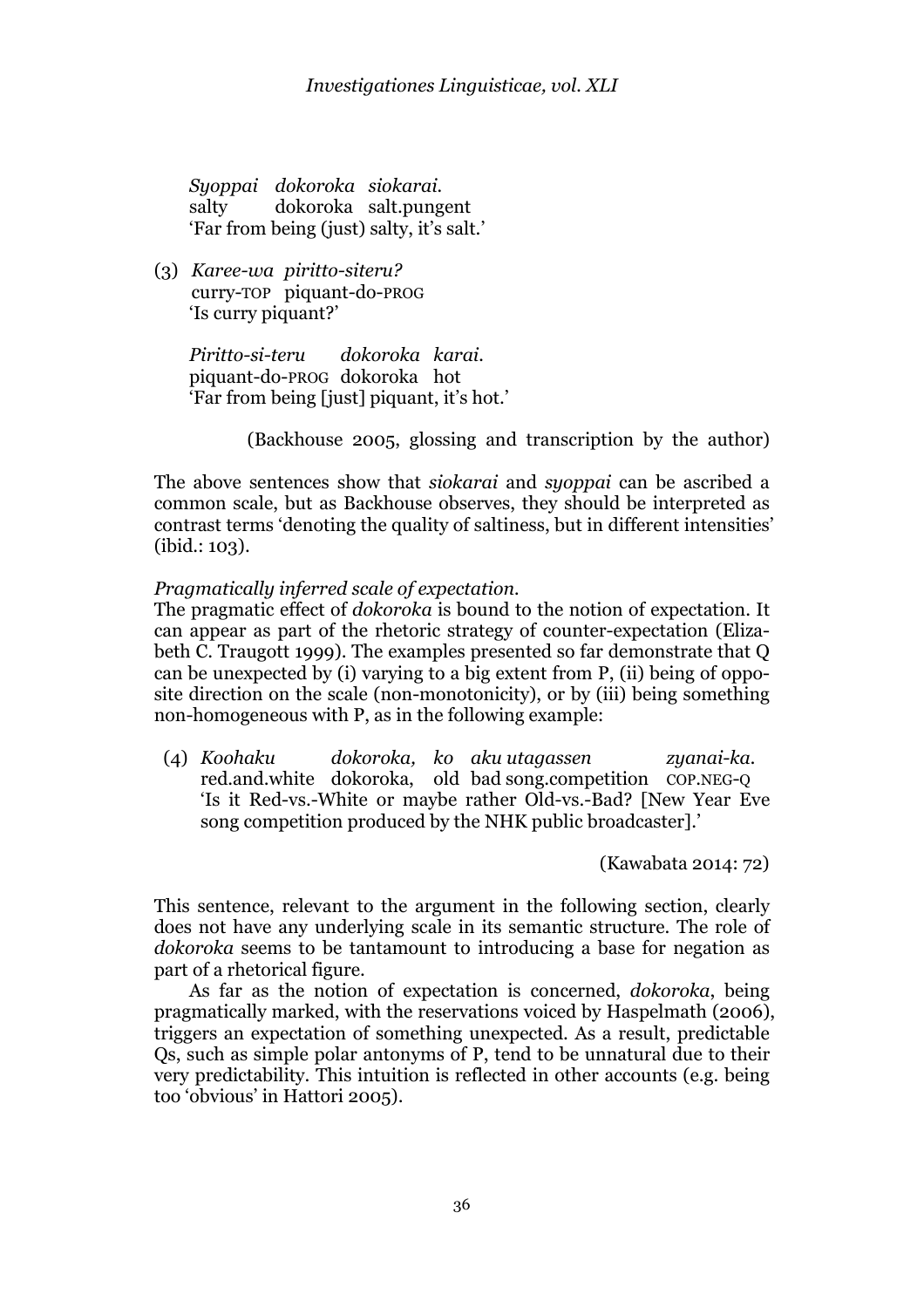(6) a. #*Nagai dokoroka mizikai.* long dokoroka short '#It's not long. Far from that: it's short.'

Interestingly, however, sentences as (6a) can be significantly amended by means of adverbs. For example:

(6) b. *Nagai dokoroka totemo mizikai.* long dokoroka very short ' It's not long. Far from that: it's short.'

A possible explanation would be that the addition of an intensifier in (6b) fulfills the condition mentioned in 1.1 of *p* and *q* being far apart from each other.

A similar constraint holds for non-gradable antonyms, which can only default to either end of "two-state" scales:

(7) *#Iki-teiru dokoroka, sin-deiru.* live-PROG dokoroka die-PROG '#He's not alive. Far from that, he's dead.'

One important reservation is that in the semantics of degrees, scales are determined contextually (apart from expressions such as '10 cm' that are not context-sensitive). That is why in the case of *dokoroka* what is "fairly remote" depends on the context and is determined for a given class of objects (Kennedy and McNally 2005). For example:

(8) *9 byoo dokoroka 10 byoo sae muri da.* 9 second dokoroka 10 second even impossible COP 'Not just 9 seconds, even 10 seconds wouldn't be possible.'

The one-second difference in the above example is marginal or negligible in everyday life (if it referred to the length of a lecture or travel), but can be quite significant in sport or physics.

### **Scalarity of** *tokoro*

As far as the scalarity of complex degree expressions containing two or more scalar arguments is concerned, there are two possible configurations: (i) the adverbial or connective itself has scalarity in its semantic structure, for example "a *wa* b HODO (*dewanai*)" (same for *bakari*, *gurai*, *teedo* and others), or (ii) they are semantically not related to the notion of scalarity, e.g. 'a *is longer* THAN b', 'a *is* AS *tall* AS b'. In the latter examples, *than* originates from *then*, and *as* derives its etymology from Old English *alswa*, lit. 'all so'. As will be shown below, the question about the proper assigning of 'a DOKOROKA b' to the above dichotomy poses certain difficulties.

As mentioned in 1.1., adverbials such as *hodo* or *kurai/gurai* are inherently scalar due to their lexical motivation, i.e. being related to nouns the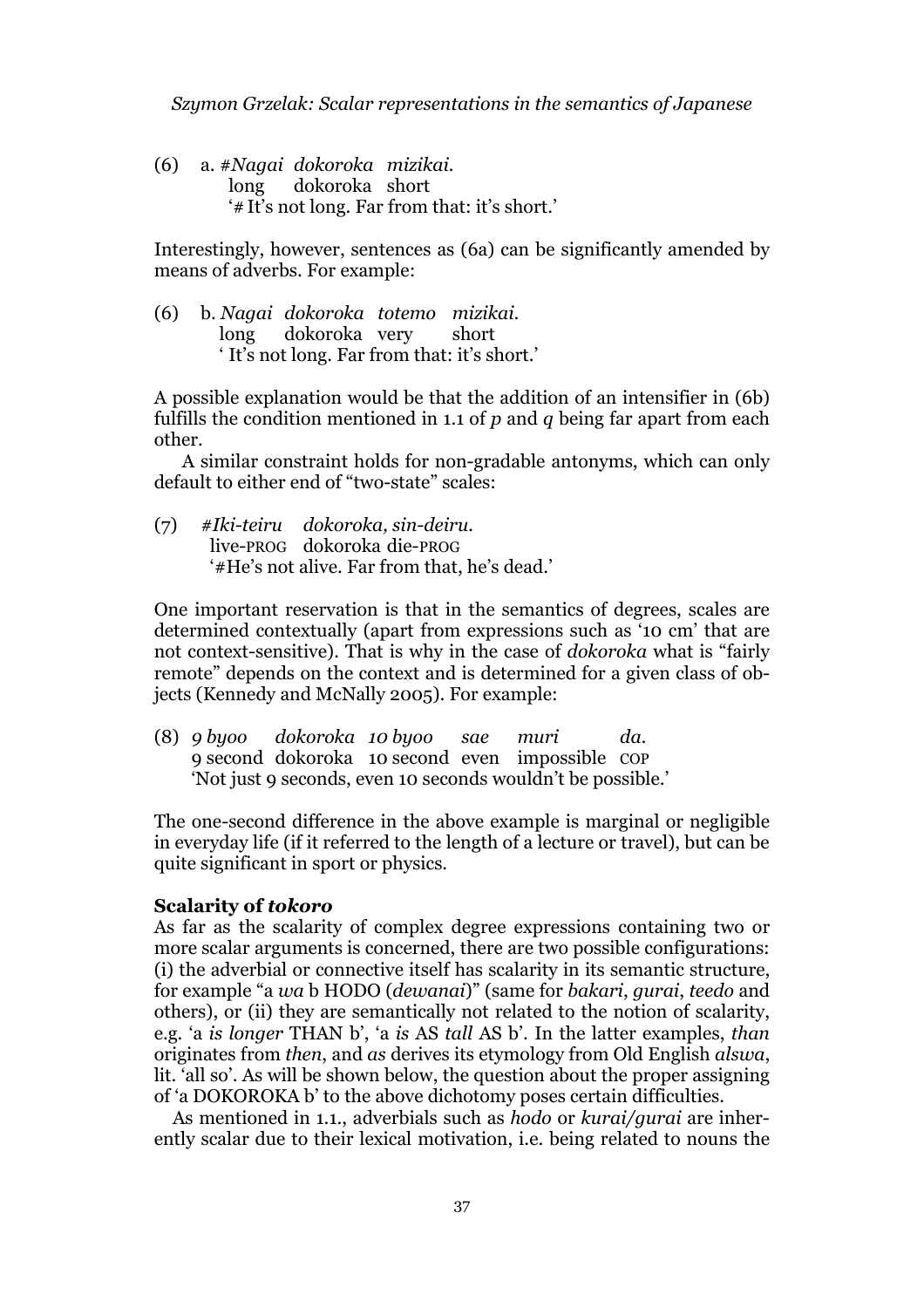semantic structure of which is based on the component of 'degree'. In the case of *tokoro* 'place', the scalarity is not always straightforward. Even though the non-grammaticalized, spatial noun *tokoro* can refer to places in space that are linearly ordered on some scale, much more often it requires two (or three) scales to determine the coordinates X,Y,(Z) which imposes cognitive burden and makes it hard to process, similarly to the complex dimensional/quantitative adjectives such as *big*. One can conjecture that some instances of grammaticalized *tokoro* can be given scalar representations (e.g. in its temporal function, e.g. *tabeteiru tokoro* 'just eating (now)') whilst others cannot, as is the case with *tokoro-de*, a topic-shift expression, or *tokoro-ga*, an adversative discourse marker. It is worth noting that the temporal *tokoro* and *tokoro-de* do not reach the stage of sub-<br>jectification, playing, respectively, the grammatical (temjectification, playing, respectively, the grammatical (temporal/nominalizer) and discourse organizing roles. Also, the question arises whether the three-stage semantic change of degree-based nouns outlined in 1.1. was facilitated by scalarity. So far, no definite claim can be made about scalarity as a factor facilitating the grammaticalization of tokoro, similarly to metaphor. *Tokoro*, which is not always scalar, may or may not reach the stage of subjectification.

As far as the possible arguments of *dokoroka* are concerned, the following expressions (or their negations) are possible: verbs, adjectives (morphological and adjectival nouns), nouns, quoted sentences, anaphoric connectives (e.g. *sore* referring to the preceding context).

- (9) *"Ni'i zya dame nan-desyoo-ka?" dokoroka*  second.rank COP.TOP no.good PART-MOD-Q dokoroka *nihonsei supakon yon'i.* made.in.Japan supercomputer fourth.rank '"What's wrong with being number two?" is not the question. The Japanese supercomputer was fourth in the ranking.'
- (10) *"Kore-wa keezi dorama ka?" dokoroka* This-TOP detective drama o dokoroka *"somosomo, kore-wa dorama nanoka?"* first.of.all this-TOP drama PART-Q 'The question is not just if this is a police drama, but whether it is a drama at all.'

Although the first sentence does contain scalar nouns 'rank' the scale applicable here is in fact 'admissibility of a question'.

On the sentence/paragraph level, scales can be hard to determine unambiguously.

(11) *Sin-eba, hutatabi tenka-ni umare-tekuru hosyoo-wa nai.* world-DAT born-ASP guarantee-TOP be.NEG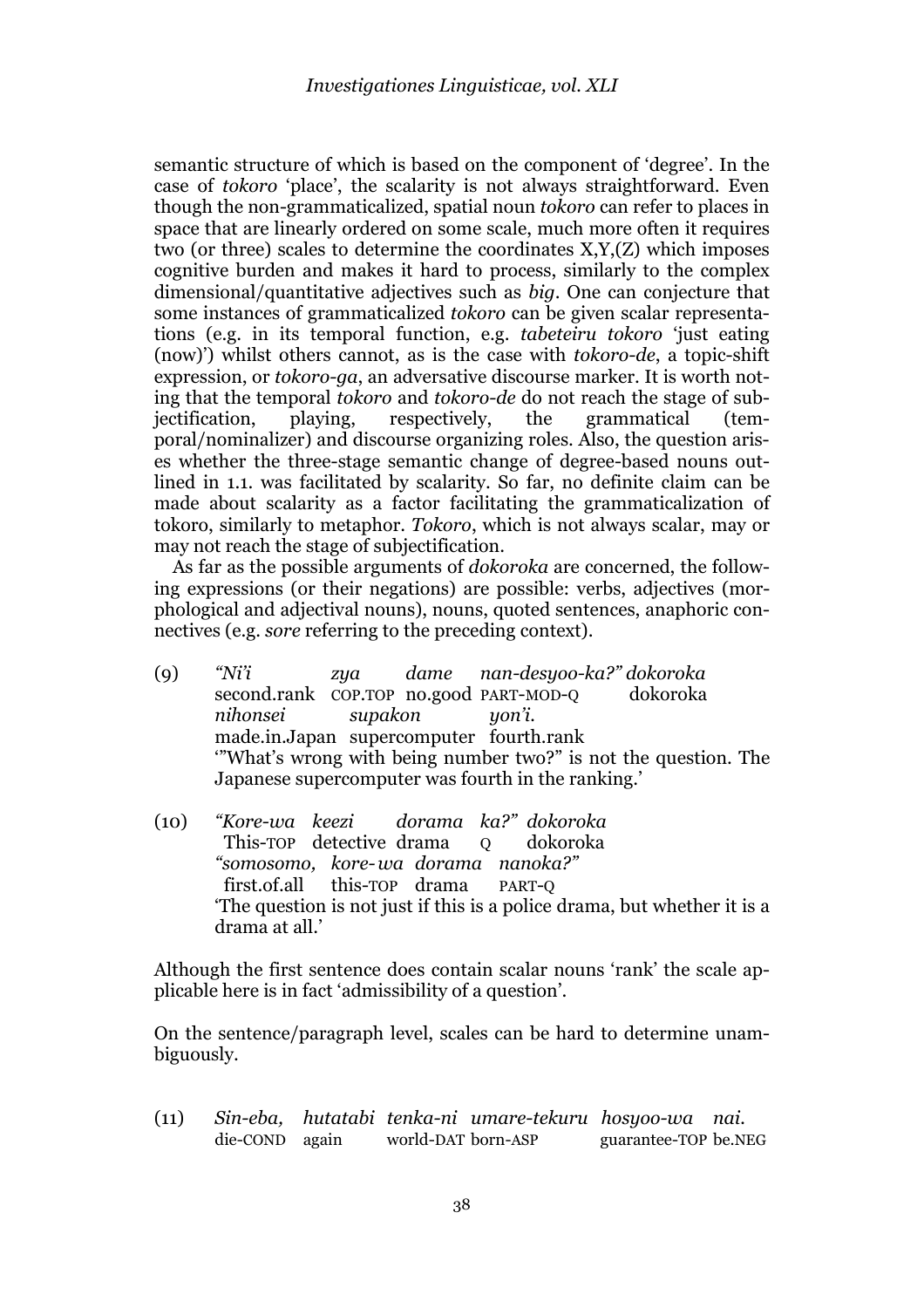*Sore dokoroka, zigoku-ni massakasama…*  that dokoroka hell-DAT quite.inversely *toiu koto mo nai-de-wa-nai.* COMPL NMLZ too be.NEG-COP-TOP-NEG '[…] when we die, there is no guarantee that we will be reborn in this world. What is more, it is not excluded that we might end up in hell.'

[KOTONOHA]

The three possibilities that come to mind here would be scales representing the level of guarantee, hell/heaven hierarchy or just negation, but due to the high level of idiosyncrasy, no testing procedure for the type of scale can be established.

#### *Dokoroka* **in enumerations**

Apart from non-scalar instances such as example (4), there is a distinct group of sentences where ascribing a common scale to *p* and *q* poses significant difficulty.

(12) *Taroo-wa piano dokoroka, otya-mo kyuudoo-mo yat-teiru.* Taro-TOP piano dokoroka tea-too archery-too do-PROG 'Taro doesn't just play the piano, he also does tea ceremony and archery.'

There is no obvious common parameter that would allow for scalar ordering among the elements of the above set, i.e. playing piano, practicing tea ceremony and archery[4](#page-7-0). The scale (a harness of possible scales) can be derived from some factors that are external to the situation described in the sentence. In quantitative terms, in the case of such "enumerative" *dokoroka,* the number of antecedents (q) must be greater that two. Enumerations with only one additional item are perceived as unnatural.

(13) *Taroo-wa piano dokoroka, otya-mo yat-teiru.* Taro-TOP piano dokoroka tea-too do-PROG #'Taro doesn't just play the piano, he also does tea ceremony.'

The above sentence is odd, since the required number of items is smaller than three. Alternatively, such enumerations can be treated merely in terms of cardinality where the number of items is greater than two. However, if the anteceding element is unexpected or fairly remote in terms of degree of some lexical property, the sentence can be saved even with two items.

<span id="page-7-0"></span> <sup>4</sup> Another possibility was pointed out to me by Joachim Kolb. It might be conceivable that Taro is not at all into new-fangled Western art forms such as the piano, but heavily into traditional Japanese ones, such as archery and tea. The possible reading in such case would be "Far from going in for gimmicks such as the piano, he actually practices both archery and the tea ceremony."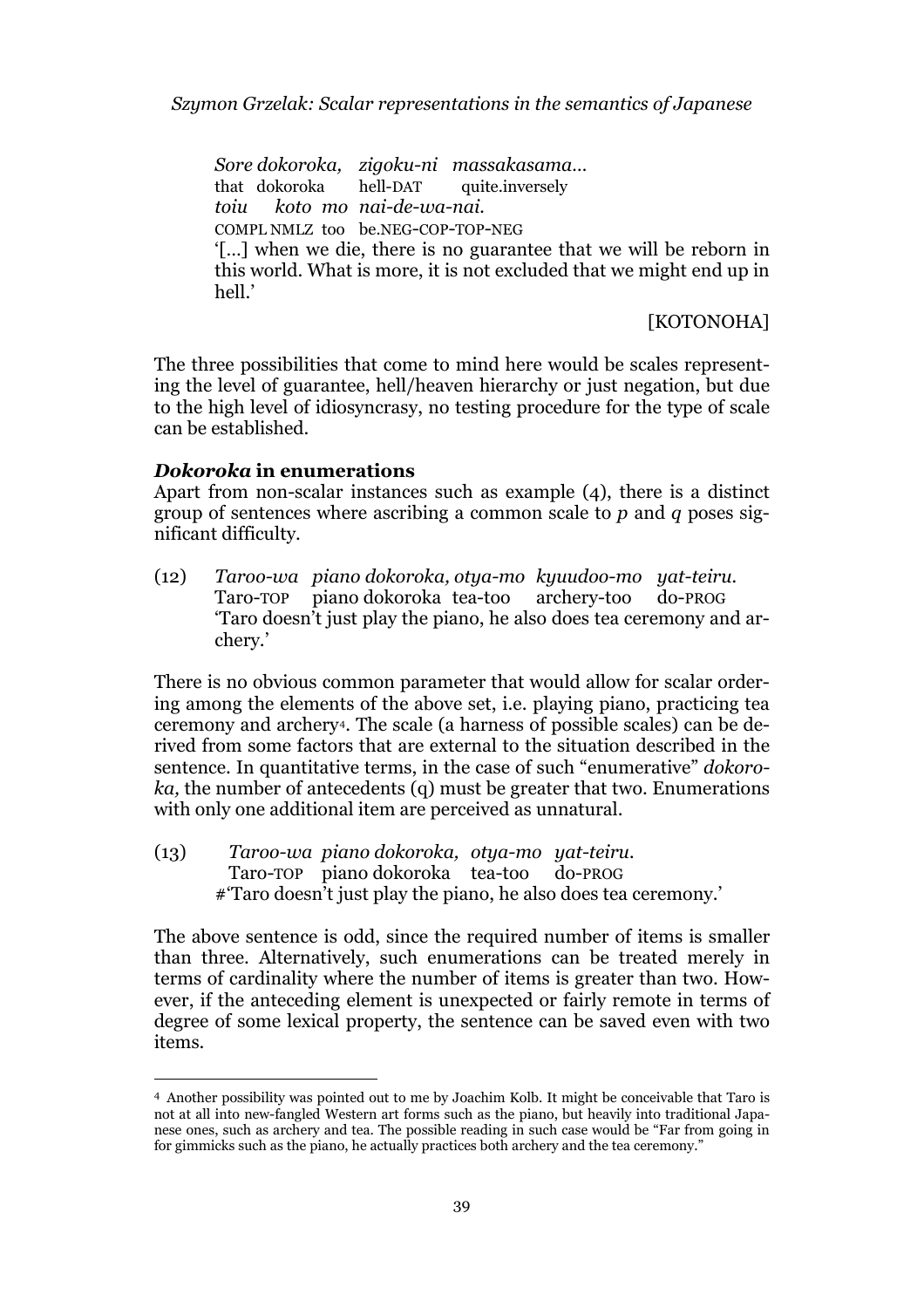(14) *Taroo-wa piano dokoroka, utyuuhikoosi mo/made yat-teiru.* Taro-TOP piano dokoroka astronaut 'Taro doesn't just play the piano, he is also an astronaut.'

In this sentence, the scalar structure is switched to some parameter of the lexical meaning, but its identification is fairly ambiguous.

As can be seen from the following example, *dokoroka* can take arguments that are overtly cardinality-based, containing e.g. numerals with classifiers.

(15) *Bunkei-no gakusei nitotte wa issya dokoroka* TOP one.company dokoroka *zyussya, nizyussya no husaiyoo mo* ten.companies twenty.companies GEN rejection too *mezurasiku-nai daroo.* rare-NEG MOD 'For a humanities student, being rejected by not just one company, but even ten or twenty is nothing unusual.'

The number of companies can be straightforwardly represented by means of a scale without any pragmatic inference.

## **4 Summary**

In the argument presented above, we tried to shed some light on two issues. First, the existence of a semantic change was proposed, in which place-based noun *tokoro* evolves from a full-fledged lexical item that can play the role of syntactic head towards grammaticalized expletive form that can undergo a subsequent stage of pragmaticalization/subjectification (typically: emphasis, attitude marking, rhetorical, figures of speech, etc.). Second, we focused on a complex conjunction, *dokoroka,* typically assumed to trigger some scalar inference. There are however some instances of *dokoroka* in the case of which assigning an appropriate scale can be fairly challenging. We argued that such sentences are in fact enumerations conveying cardinalities of sets of homogeneous objects rather than comparisons of (fairly remote) degrees.

 We observed that *tokoro* is not inherently scalar due to its threedimensional spatial motivation, even though it might be possible to propose a topology ordering places in a space from left to right or according to the distance from some center point. Interestingly, some grammaticalized *tokoro* can be given scalar representations, as is the case with its temporal grammaticalized form.

In conclusion, some (inter-)subjectified discourse markers in Japanese are the final result of a three-stage meaning shift. All degree-based markers are scalar. Some place-based markers can be scalar. The expressions exhibit various kinds of scalarity – scalar values, scale of expectation, mul-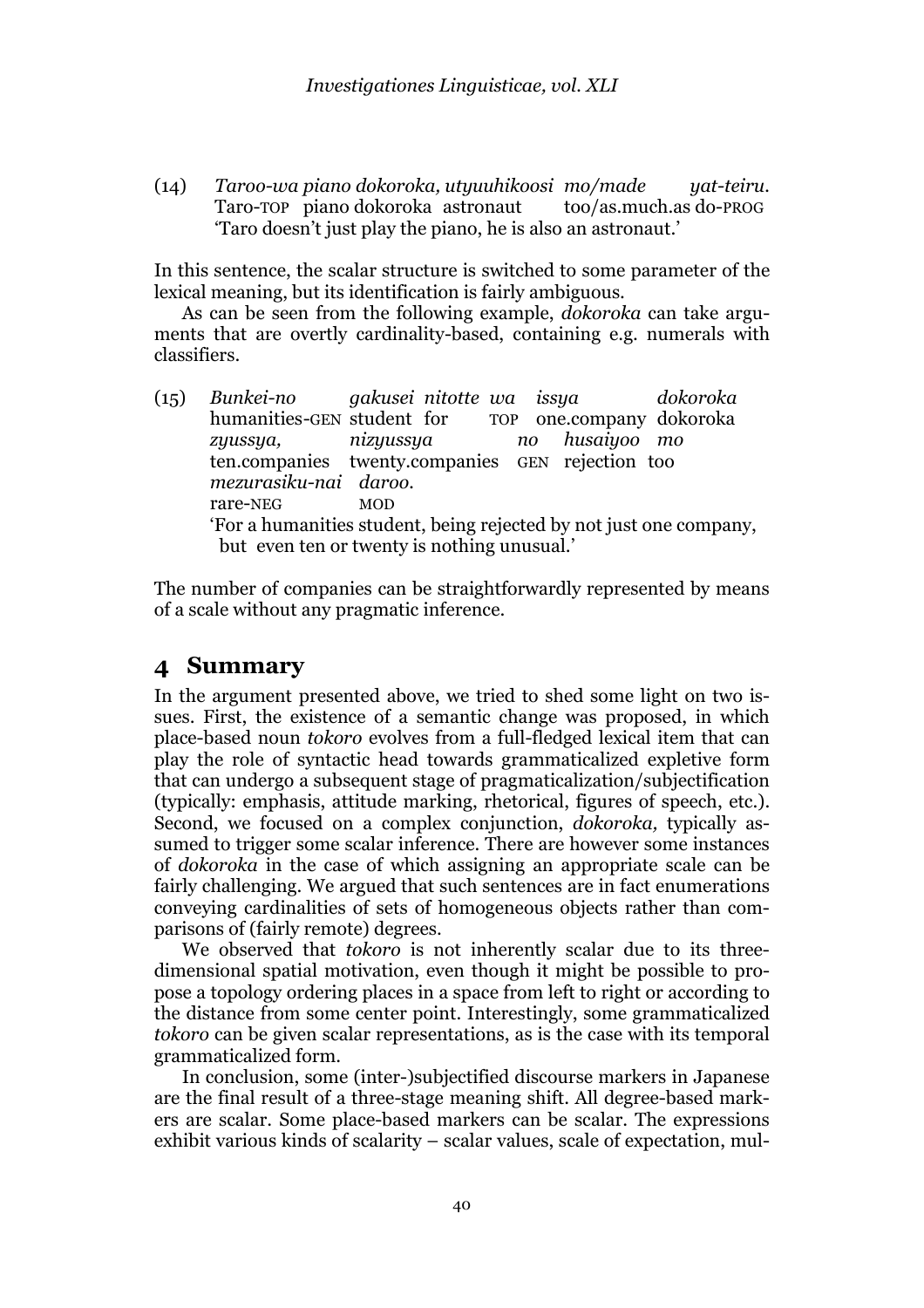tiple scales available in the interpretation process. Unlike *kurai/bakari/hodo,* that can play the role of pragmatically neutral degree adverbs, *dokoroka* inherently contributes some pragmatic input.

The claims presented in this study were based solely on the synchronic evidence. In the course of further research, the history of the meaning shift discussed here needs to be elucidated based on empirical evidence from historical corpora.

#### **References**

- Backhouse, A. E. 2005. *The Lexical Field of Taste: A Semantic Study of Japanese Taste Terms*. Supplement edition. Cambridge: Cambridge University Press.
- Chu, Yu Lin. 1980. "どころか―その接続と意味の説明・分類 をめぐって (Dokoroka - Explanation and Classification of Connected Expressions and Meanings)." 言語 10–10.
- Grzelak, Szymon. 2014. "Pragmaticalization of Hedging Markers in Japanese." *Rocznik Orientalistyczny*, no. 1.
- Haspelmath, Martin. 2006. "Against Markedness (and What to Replace It With)." *Journal of Linguistics* 42 (1): 25–70.
- Hattori Tadasu. 1995. "「~どころか (どころではない)」等の意味用法について." 『同志社女子大学日本語日本文学』7, 43--58.
- ———. 2005. "「〜どころか (どころではない)」再論." 総合文化研究所紀要 22 (March): 165–74.
- Horn, Laurence R. 2001. *A Natural History of Negation*. 2nd version. Stanford, Calif: Stanford Univ Center for the Study.
- Kawabata, Motoko. 2014. "程度表現「P どころか Q」における反期待の構造 (Structure of Anti-Expectation in the Degree Expression 'P Dokoroka Q')." 愛知工業大学研究報告, no. 49 (March): 71–78.
- Kennedy, Christopher, and Louise McNally. 2005. "Scale Structure, Degree Modification, and the Semantics of Gradable Predicates." *Language* 81 (2): 345–81.
- Rusiecki, Jan. 1985. *Adjectives and Comparison in English: A Semantic Study*. Longman.
- Sato, Naoto. 2012. "ドコロカについての一考察 (On Dokoroka 'Let Alone')." 研究 紀要 23:55-60.
- Traugott, Elizabeth C. 1999. "The Rhetoric of Counter-Expectation in Semantic Change: A Study in Subjectification." In *Historical Semantics and Cognition*, edited by Andreas Blank and Peter Koch, 177–196. Mouton de Gruyter.
- Traugott, Elizabeth Closs. 2010. "Revisiting Subjectification and Intersubjectification." In: Kristin Davidse, Lieven Vandelanotte, and Hubert Cuyckens, Eds.*, Subjectification, Intersubjectification and Grammaticalization, 29- 70.* Berlin: De Gruyter Mouton*.*, 31.
- Zhang, Su Fang. 1993. "「どころか」の用法と機能 -「ばかりか」との比較を中 心に- (On the Use and Functions of Dokoroka - Focused on Comparison with Bakarika)." 文芸研究 132: 50–58.